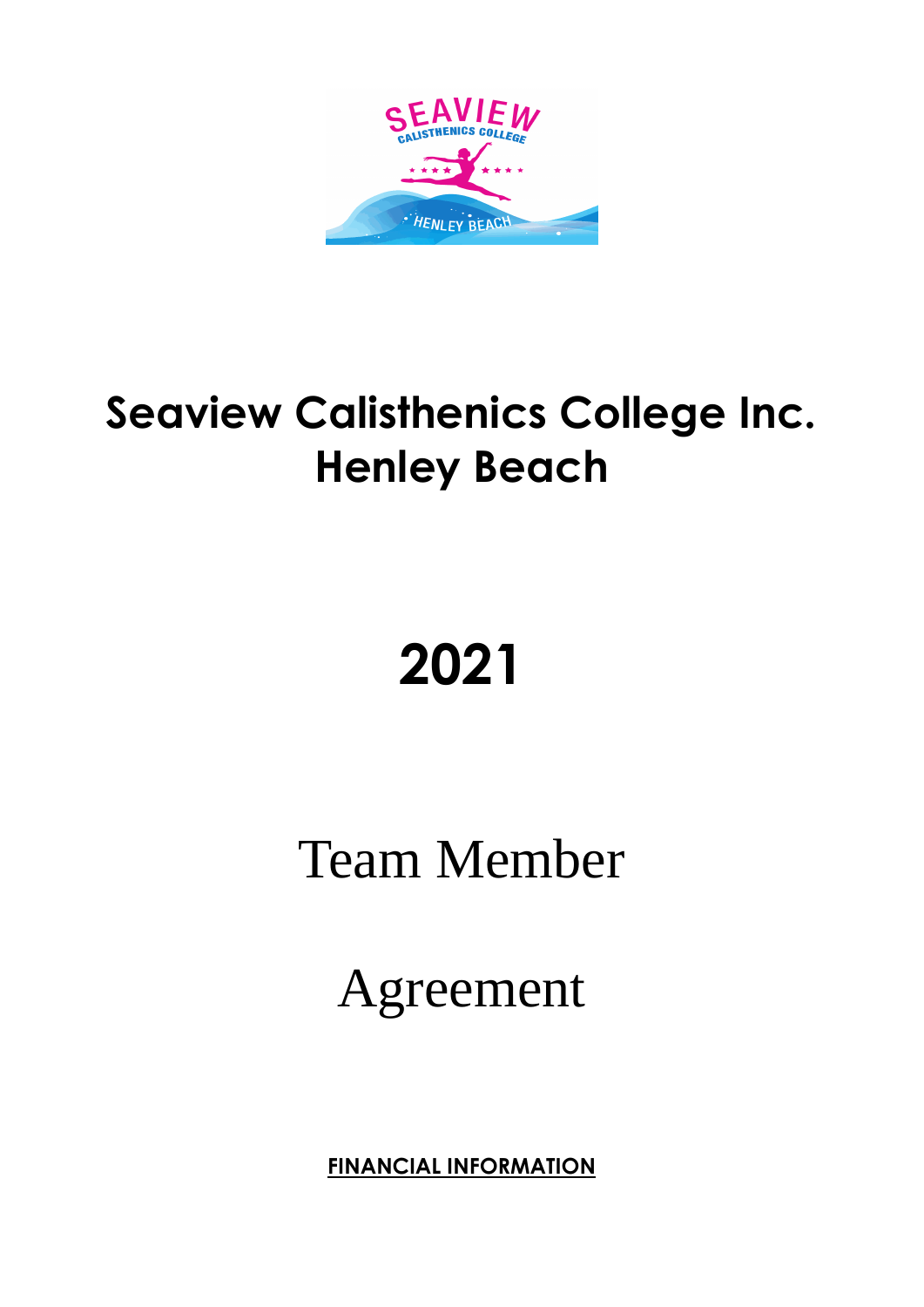Seaview Calisthenics College is a not-for-profit organisation that is incorporated as an association for the benefit of members. Our costs have to be met through a combination of fees paid by members and any other funding the organisation can obtain, e.g. from fundraising activities and government grants.

In order for our club to remain financially viable, it is essential that all team members pay their share of participation costs.

It is the responsibility of the organisation's Executive Committee to determine team member fees and the responsibility of team members to pay their fees on time.

# **Annual Fees (What you need to pay)**

Annual fees calculated for Seaview Team members include:

- weekly lesson costs (e.g. hall hire and coach allowance)
- entry fees for our teams to participate in State Calisthenic Championships
- theatre hire for our concerts and stage practice sessions
- costume costs (hire of leotards, trim and making of 'Fancy'costume)
- hair and makeup supplies (excludes wigs and dance shoes)
- stage props
- sundry expenses including administration, singing tuition (where applicable), music and video projection costs.

The following 2021 annual fees are based on a minimum of 8 participating team members in each of the Seaview Teams.

(Calisthenics Season starts late January – August Demonstration / Competitions)

| <b>Team Section</b> | Fees  | Costume | Total  |
|---------------------|-------|---------|--------|
| <b>Tinies</b>       | \$250 | \$100   | \$350  |
| Sub Juniors         | \$430 | \$180   | \$610  |
| <b>Juniors</b>      | \$555 | \$240   | \$795  |
| Inters / Seniors    | \$555 | \$240   | \$795  |
| <b>Masters</b>      | \$350 | TBA*    | \$350* |

Term 4 is additional to the below costs – TBA when our new season starts

# *NB : The Executive Committee may vary the above amounts \* where required (e.g. due to changes in external charges incurred by the club). All costs are to be covered by the members of teams on a shared basis.*

An **annual registration fee** of \$95.00 for the first child and \$80.00 for any subsequent children in a family also applies. This fee covers registration with CASA and CASA levies for team members' insurance, music use, theatre maintenance, costume insurance and administration costs.

### **Aesthetic costumes**

In 2021 Junior, Intermediate and Senior teams have Aesthetic/Rhythmical Aesthetic as a core competition item as well as a dance/song & dance-type item. The cost of this additional Aesthetic costume is not included in the fees shown above. The cost will depend on whether costumes are hired (\$30 hire fee), made (cost depends on type of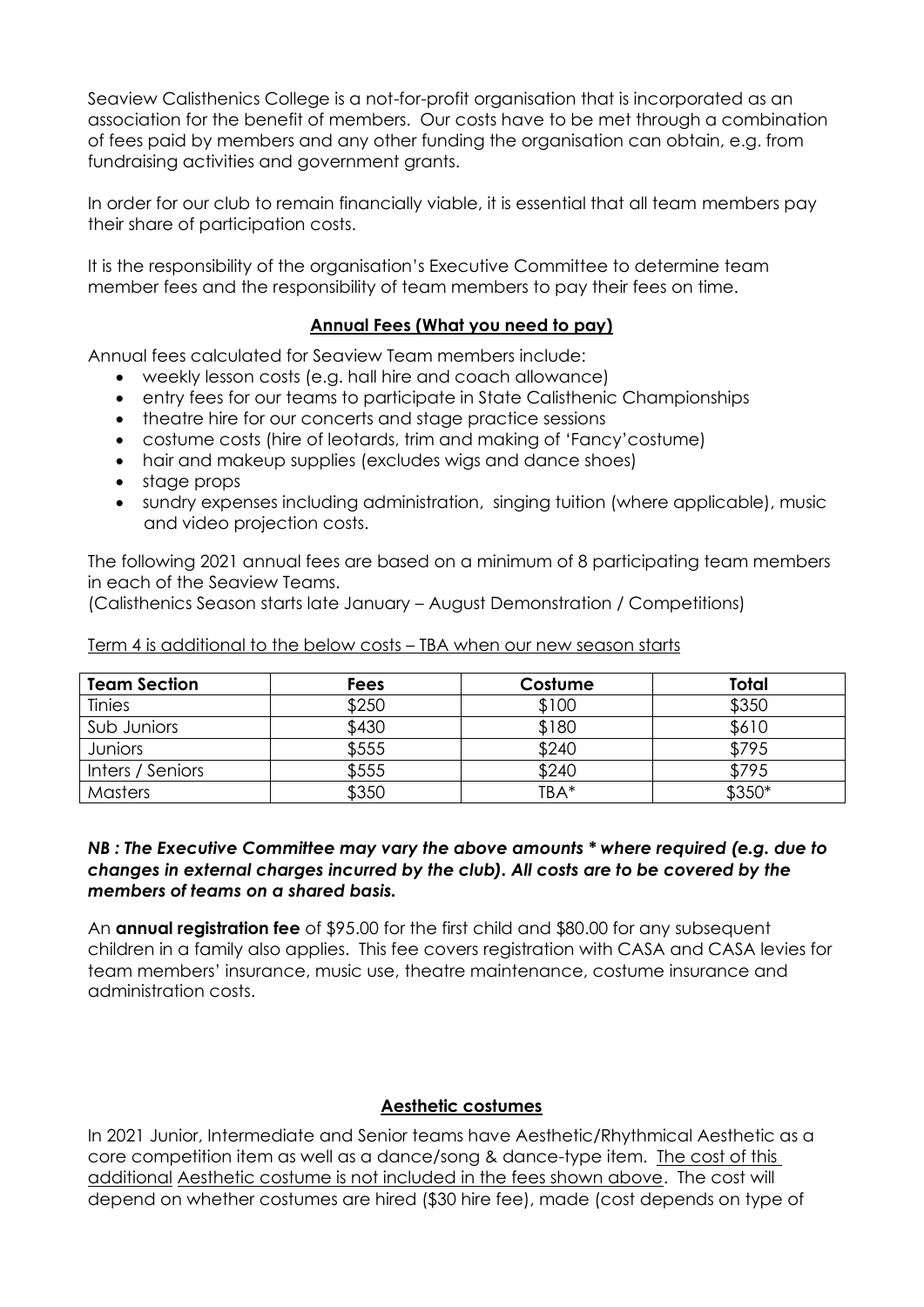material, trimming and heights of girls). All efforts are made to include this in the Fancy Costume Fee.

#### **New members**

The Treasurer will adjust fees due and payment plan for any new members starting after the first lesson for the year.

### **Payment Plan (When to pay)**

There are set dates by which Seaview Calisthenics College must make payments to the **Calisthenic** 

Association of South Australia (CASA) and other suppliers to enable our members to participate in competitions, maintain insurance and other legal requirements, and cover the costs of costumes, etc.

The payment plan is designed to ensure that sufficient funds are available from members' fees to cover these costs when they fall due.

The Payment Plan below shows the amounts you must have paid to Seaview Calisthenics College by the given dates.

| <b>2021 Due Dates</b>                   | <b>Tinies</b> | <b>Subbies</b> | <b>Juniors</b> | <b>Inters</b> | <b>Seniors</b> | <b>Masters</b> |
|-----------------------------------------|---------------|----------------|----------------|---------------|----------------|----------------|
| <b>Registration Fee</b>                 |               |                |                |               |                |                |
| Due by 3rd Lesson                       |               |                |                |               |                |                |
| 1st Child in family                     | \$95.00       | \$95.00        | \$95.00        | \$95.00       | \$95.00        | \$95.00        |
| 2nd/3rd Child *                         | \$80.00       | \$80.00        | \$80.00        | \$80.00       | \$80.00        | \$80.00        |
| *(Concession / Healthcare Card holders) |               |                |                |               |                |                |
| Instalments for remainder of annual fee |               |                |                |               |                |                |
| 31st March                              | \$125.00      | \$210.00       | \$295.00       | \$295.00      | \$295.00       | \$150.00       |
| 31st May                                | \$120.00      | \$200.00       | \$250.00       | \$250.00      | \$250.00       | \$150.00       |

31st July \$120.00 \$200.00 \$250.00 \$250.00 \$250.00 \$150.00

**Balance of annual fees must be paid in full by 1st August 2021**

### **Late Payment fee**

It is your responsibility to pay your fees on time. The Treasurer is a voluntary, unpaid position with other roles, so please do not wait for the Treasurer to notify you that fees are overdue.

Fees not paid by the specified date **will incur an additional late payment fee** of **5%** which is non-refundable.

### **Other Penalties for non-payment of fees**

The Executive Committee is responsible for ensuring that Seaview Calisthenics College remains financially viable, participating team members are appropriately registered and insured and costs are shared appropriately across all team members. Failure to pay your team member fees on time may therefore result in the following additional penalties: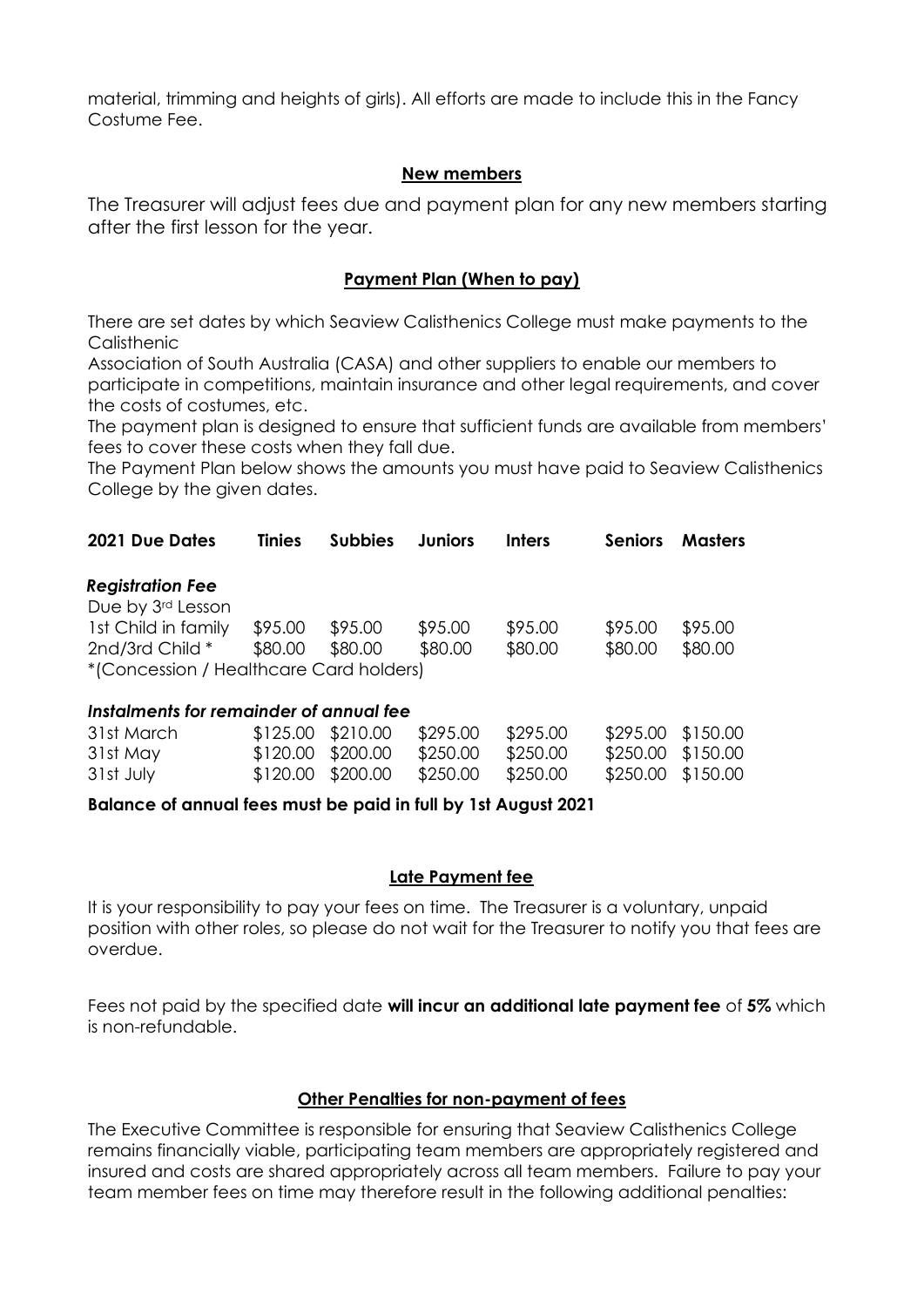- removal of non-financial member from the team and exclusion from classes
- exclusion from performing in the CASA competitions/demonstrations
- referral of outstanding fees to a Debt Collection service.

# **Extenuating Circumstances**

If you have difficulty paying fees on time due to personal extenuating circumstances, please advise the Team Official (if applicable) or Treasurer immediately who will advise the Executive Committee of your situation. The matter will be investigated in the strictest of confidence.

An alternative Payment Plan may be available if organised at the start of the year – please see the Treasurer/ President if you need an alternative plan. Only the Executive Committee is authorised to alter any individual's agreement or payment plan.

#### **How to pay**

If you wish to pay the full amount in one lump sum or make more frequent payments then please do so.

The **ONLY** method of payment is via electronic banking. Adjustments and credits will be done accordingly. You will receive periodic statements that will show how much you have paid to date and the balance outstanding.

#### **Payments to:**

Seaview Calisthenics College Account **BSB 065 111 Account # 0090 0792 Reference: Team & Surname**

If you do not have access to Internet banking, you can make payments over the counter at a bank branch using the account details shown above.

### **CASH payments will no longer be accepted as we can't guarantee the safety of the cash**

### **Code of Conduct**

All members / coaches / assistants / parents and guardians are required to sign and return the Code of Conduct Form. Please refer to the website for the 2021 form.

### **TEAM MEMBER AGREEMENT**

In order to finalise your or your child's position within the team you must read, understand and sign this agreement. Please tick (**√**) all of the statements and sign where indicated on the next page to show that you have read and understood this agreement. Parents/Guardians must sign for members under 18 years of age.

 $\Box$  I understand that this document is a legally binding agreement for my child or myself to participate as a member of a Seaview Calisthenics College Inc. team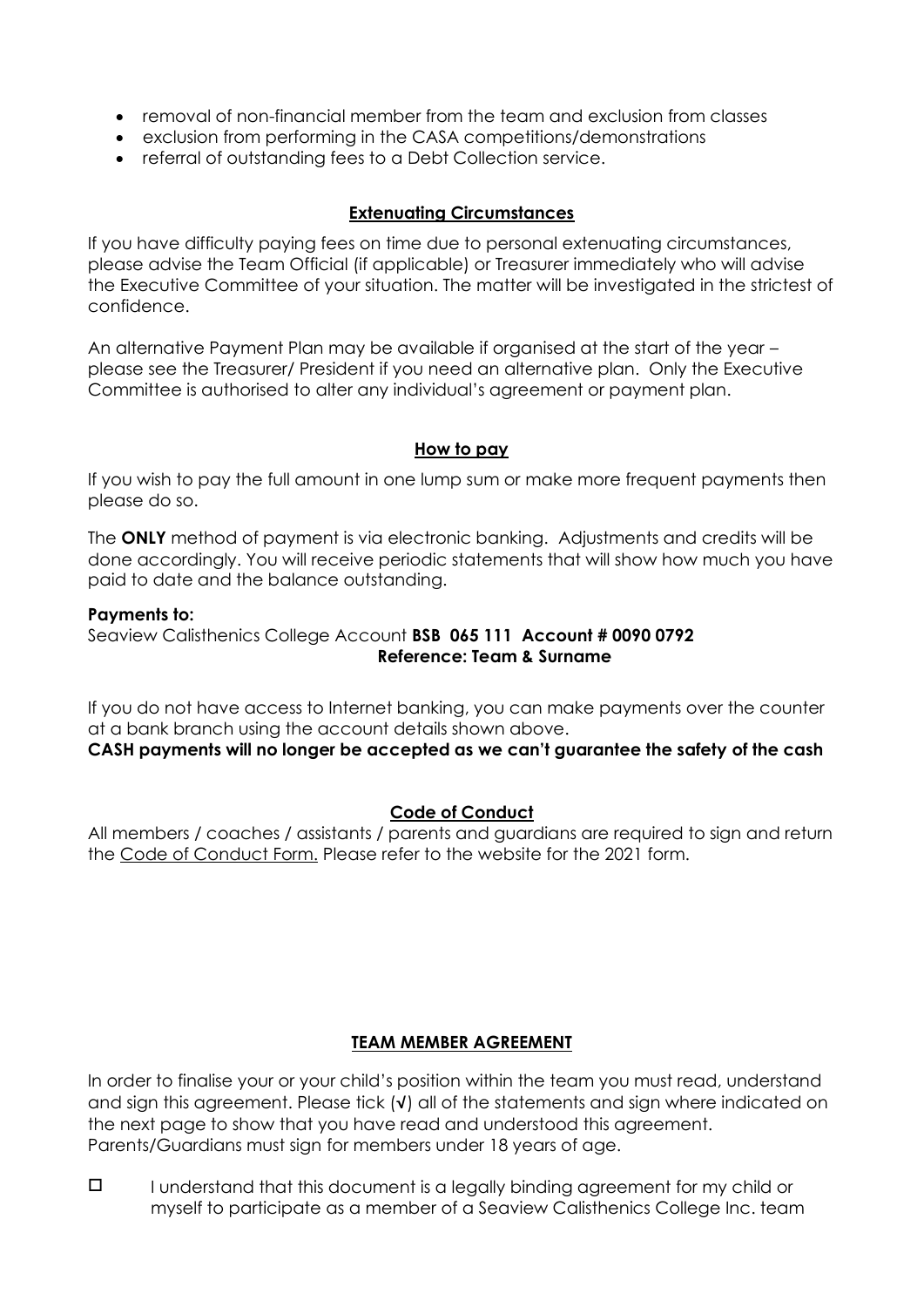and be registered with the Calisthenic Association of South Australia (CASA).

- I have read the General Information Pamphlet and this Agreement and fully accept and will comply with it.
- $\Box$  I understand that is a condition of remaining in the team that I comply with this Agreement at all times.
- $\Box$  I understand the penalties and consequences should I break any condition.
- $\Box$  I understand that Seaview Calisthenics College Inc. enforce the following codes under the Member Protection Policy and the CASA Rules and I agree to comply with them:
	- The general code of behaviour
	- The Parent/Guardian Code of behaviour
	- The participants code of conduct
	- Team standards of behaviour document
- **I agree to pay all costs** associated with team membership as set out in this Agreement in a timely manner and as determined by the Executive Committee.
- $\square$  I understand that any absence from lessons for any reason will not result in a refund of fees for those lessons.
- $\Box$  I understand that the Coach is the main contact for each team and all communications must be conducted through the coach in the first instance.
- $\square$  I understand that if I attend a lesson as a participant with an injury or sustain an injury at lesson I must be rested and cannot take further part in that lesson or any further lessons until I am cleared to participate.
- $\square$  I understand that if I do not comply with injury assessment procedures I will be removed from the team.
- $\square$  I understand that if I withdraw from the team I am not entitled to a refund of the Registration fee. I will be eligible to receive a refund of the remainder of fees paid as well as Costume fees where costs have not been incurred.
- $\Box$  I agree to abide by Seaview Calisthenics Inc. Constitution, rules, policies, codes of conduct and any decisions of the Executive Committee.
- $\Box$  I also agree to abide by any applicable rules, policies, codes of conduct and decisions of the Calisthenic Association of South Australia Inc.

**Team** (circle): Tinies Sub-Junior Junior Intermediate Senior Masters

#### **TEAM Member**

Print Name: (Parent/Guardian if member aged under 18 yrs)

Signature:

Date: